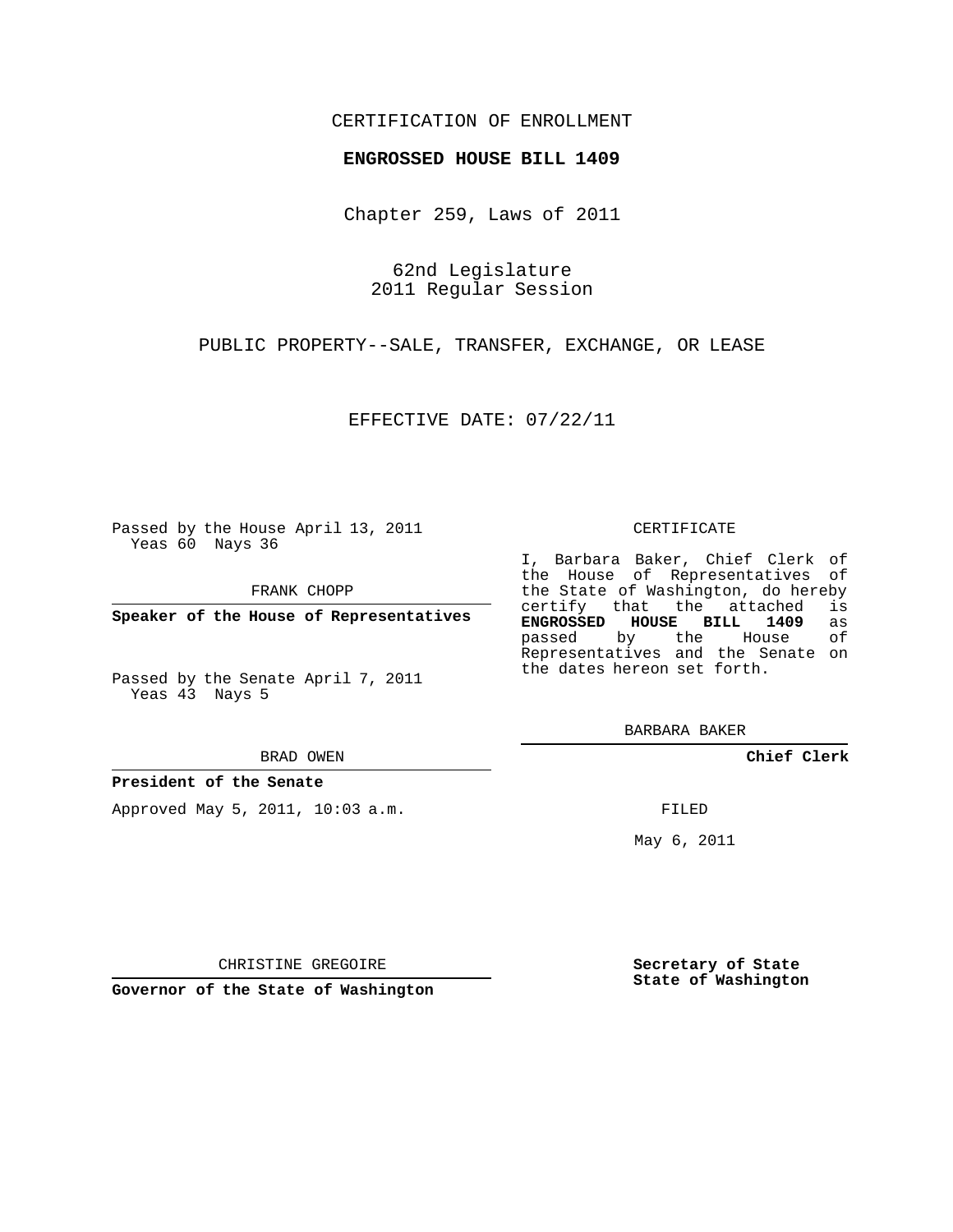# **ENGROSSED HOUSE BILL 1409** \_\_\_\_\_\_\_\_\_\_\_\_\_\_\_\_\_\_\_\_\_\_\_\_\_\_\_\_\_\_\_\_\_\_\_\_\_\_\_\_\_\_\_\_\_

\_\_\_\_\_\_\_\_\_\_\_\_\_\_\_\_\_\_\_\_\_\_\_\_\_\_\_\_\_\_\_\_\_\_\_\_\_\_\_\_\_\_\_\_\_

AS AMENDED BY THE SENATE

Passed Legislature - 2011 Regular Session

## **State of Washington 62nd Legislature 2011 Regular Session**

**By** Representatives Appleton, Hurst, and McCoy

Read first time 01/20/11. Referred to Committee on State Government & Tribal Affairs.

 AN ACT Relating to the sale, exchange, transfer, or lease of public property; and amending RCW 39.33.010.

BE IT ENACTED BY THE LEGISLATURE OF THE STATE OF WASHINGTON:

 **Sec. 1.** RCW 39.33.010 and 2003 c 303 s 1 are each amended to read as follows:

 (1) The state or any municipality or any political subdivision thereof, may sell, transfer, exchange, lease or otherwise dispose of any property, real or personal, or property rights, including but not limited to the title to real property, to the state or any municipality 10 or any political subdivision thereof, or the federal government, or a federally recognized Indian tribe, on such terms and conditions as may be mutually agreed upon by the proper authorities of the state and/or the subdivisions concerned. In addition, the state, or any municipality or any political subdivision thereof, may sell, transfer, exchange, lease, or otherwise dispose of personal property, except weapons, to a foreign entity.

 (2) This section shall be deemed to provide an alternative method for the doing of the things authorized herein, and shall not be